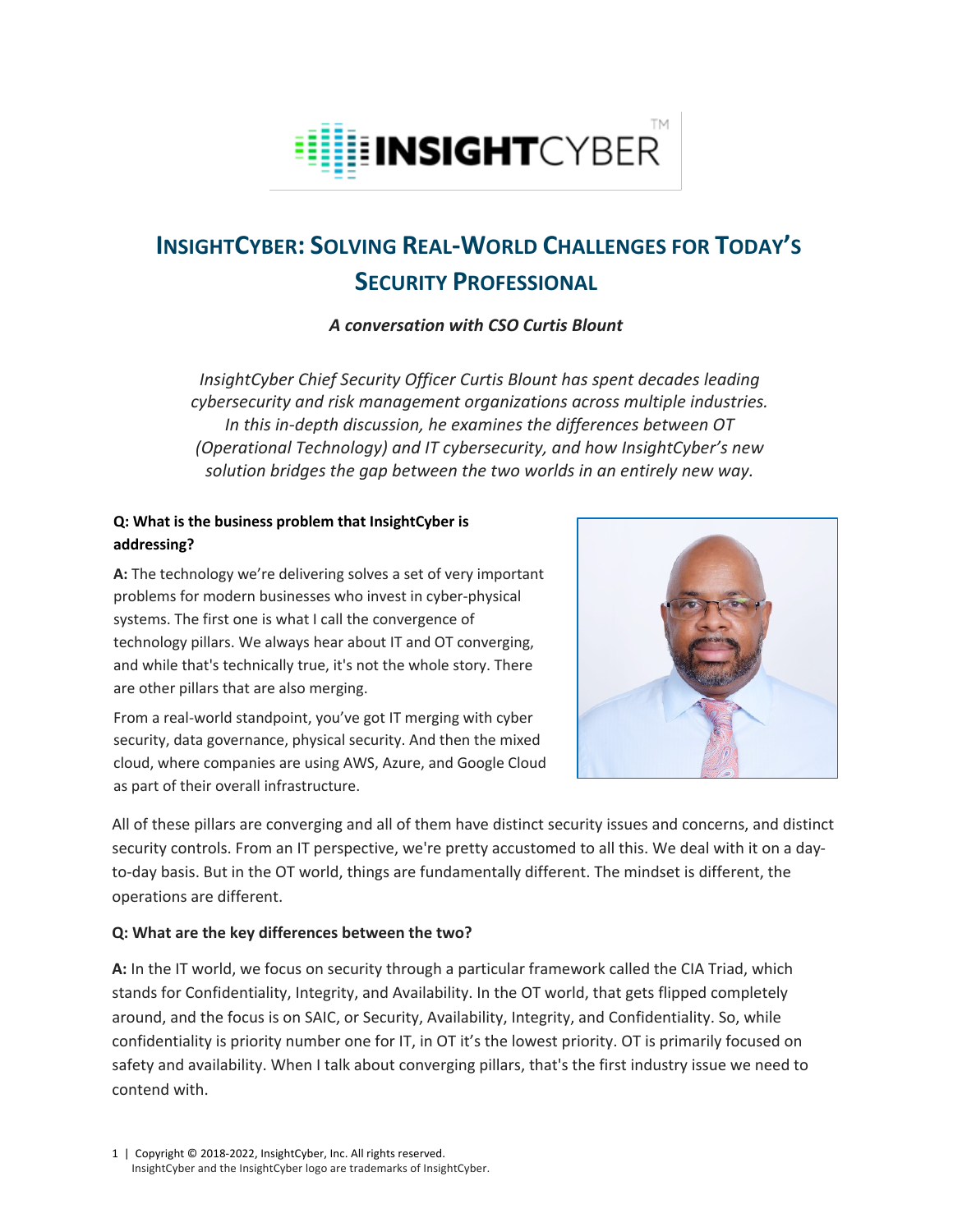The second one is how IT Operations and IT Security managers manage actual security threats. In the IT world, it's about vulnerabilities – patching, firewalls, controlling network access, controlling user access, things like that. We're conditioned to think that the only way to reduce risk is to address vulnerabilities associated with a recognized database of publicly disclosed cybersecurity vulnerabilities, called the CVE List. All the security tools and the things we do from a security program standpoint are based on that. In the OT world, it is completely different.

## **Q: So, there's a difference in everyday security vigilance?**

**A:** For people like plant operators or automation engineers, the focus is on operational anomalies. Safety and availability are at the core of what they do. It's almost the opposite from the IT side of the house. So, with this convergence, we have to come up with a way that handles both—being able to flip and say, okay, if I'm looking at an asset on the OT side of the house, my primary concern is availability and safety, whereas if I'm looking at something on the IT side of the house, my concern is confidentiality.

Another important aspect is that in the OT and IOT world, the concept of patching is simply out of the question. You cannot patch a SCADA (Supervisory Control and Data Acquisition) device. That's just not going to happen. And more than likely, you're not going to patch a POC module or a Raspberry PI or something like that, because it breaks the maintenance and, especially if you talk about automation, the controls are based upon the specific manufacturer and operating system version. So how do you get a handle on the OT world without patching, without doing vulnerability scans, all those things that we would normally do on the IT side of the house?

## **Q: It sounds like the entire mindset is completely different.**

**A:** One important but somewhat controversial difference here is that IT and IT security are typically operational expenses (OPEX) and are tied to internal company operations. But on the industrial control side of the house, for example, a PLC—a Programable Logic Controller—is a capital expense (CAPEX), which is tied to revenue. So yes, it's a different mindset. Again, it's all about availability and security instead of confidentiality. I'm going to keep referring to that because as I go through this list, you'll see that this is really the nuts and bolts of it.

Another big consideration is asset and inventory management. This is critical, regardless of where you sit in the converging pillars. If I'm on the OT side of the house, I obviously need to know what my assets are. I also need to know what my assets are on the IT side—though in the IT world, assets are generally desktops, laptops, servers, networking, equipment, things like that. Very traditional. And, depending on the size of the organization, there could be a few thousand of those assets.

## **Q: What are the considerations for security assets in OT environments?**

**A:** On the OT side, we're talking about things like legacy SCADA devices, connected and non-connected PLCs, Raspberry Pi's, connected HVAC systems, and many others. We're not talking about a thousand assets; we're talking hundreds of thousands of assets. Also keep in mind that in the OT world, you could have a manufacturing plant in California, a distribution plant in Texas, and a corporate office in Iowa.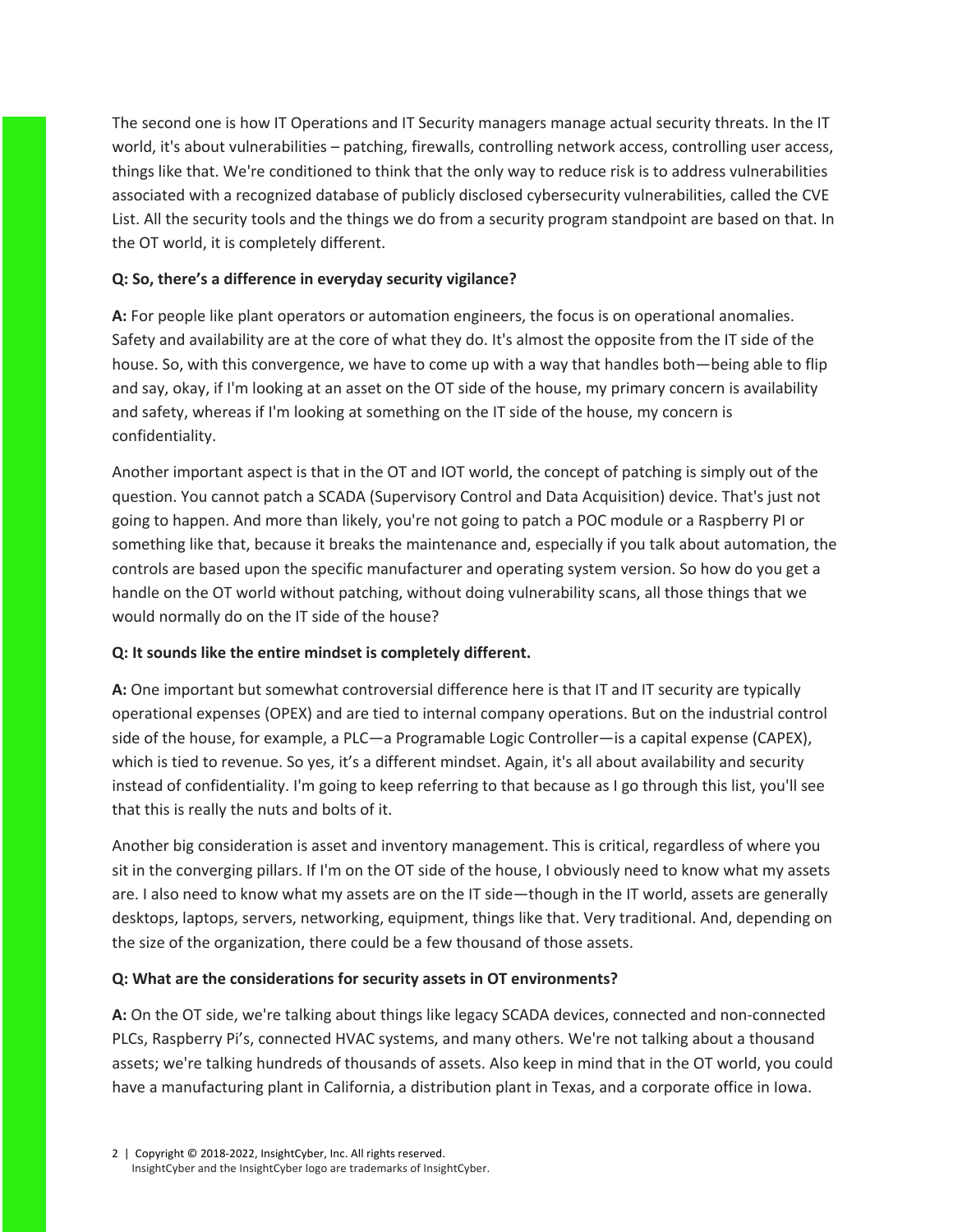And one plant can have 20 different buildings in it. How do you gain visibility into a massive environment and distributed infrastructure like that?

There's also the fact that IT operations and OT operations have been typically siloed. In most cases they don't talk to each other. When they start to converge and the people in IT need to see what's happening on the OT side of the house, they approach it like IT, using their existing security operations center (SOC) or network operations center (NOC). And they try to protect the OT environment the same way they protect IT—with vulnerability scans, patching, installing security software agents and so on. To which the OT manager says: No, you're not! You're not touching my environment. Because if you do, you could potentially—and most likely—bring it down, and that has a very direct impact on revenue.

Those are just like some of the real-world issues we have to contend with.

# **Q: So, given these differences, what approach did you take at InsightCyber with the opportunity to build a new solution from scratch?**

When we looked at building the technology with InsightCyber, all of those conditions came into play. Ultimately, what we've built is a technology that solves real-world problems. First, how to you get an accurate inventory? What assets you have? What are they doing? What is the connectivity associated with them? And once you have a fundamental understanding of all that, then you can examine the vulnerabilities and the operational anomalies associated with your assets. That's the second piece of it. And the third piece is: what are the risks associated with those individual assets and those networks? From there, we get into measuring assets against industry best practices, regulatory and contractual obligations, as well as impact to revenue.

## **Q: What do you say to the customer who asks, "How is this technology going to make my life better?"**

**A:** I would remind them of the old question, "How do you know where you're going if you don't know where you came from?" What we're offering is a technology that allows you to get from point A to point Z by providing a new kind of visibility into complex environments that minimizes risk and is relatively cost-effective.

We're giving customers a new option that provides a detailed understanding of what's in their environments and what the threats and vulnerabilities are. It also creates reports that can help build a very comprehensive security program that addresses both the IT side of the house and the OT side of the house, without a lot of screaming and hollering.

# **Q: Talk about this idea that you're going to spot problems—that you're going to have a proactive security posture that finds the tiny anomaly and keeps end-customers from getting attacked.**

**A:** Let's look at it this way. Traditional security tools rely very heavily on vulnerability databases and logs. But logs are "post"—they're after the fact. If your network gets breached, it's likely you won't know about it until either A, something bad happens, or B, you finally get a chance to review logs to say, wait a minute, something is wrong here. That fundamental approach of logging and patching vulnerabilities just doesn't cut it anymore.

3 | Copyright © 2018-2022, InsightCyber, Inc. All rights reserved. InsightCyber and the InsightCyber logo are trademarks of InsightCyber.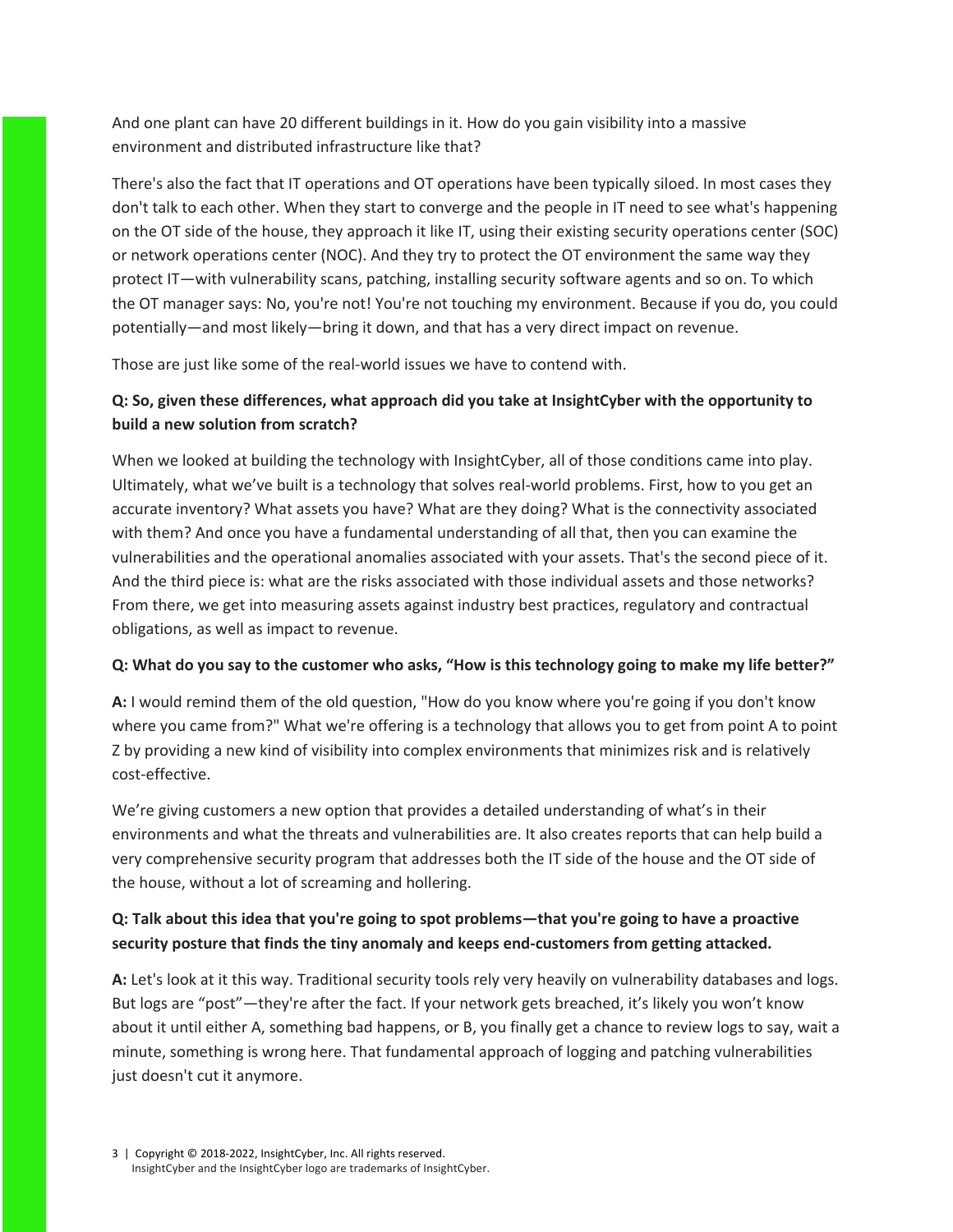Look at all the security solutions out there, like firewalls and AV and malware detection, all that stuff. It's all based on us knowing about a particular vulnerability or malware, creating an index, and then adding that index to a security tool. Again, it's all "post." You're always fighting yesterday's war. What we're saying is, let's look at it from more of a real-time standpoint. We now know everything that's in your inventory, and, thanks to AI, we can continuously monitor your device behaviors and spot the tiny anomalies that signal the early stages of a new attack—and nip a problem in the bud before it turns into an expensive disaster.

## **Q: How do you implement that?**

Thorough our 26-point blueprint for success—which is our model for implementing the service to meet a given customer's needs—we start by validating the assets, the connectivity, and the networks that are associated with your environment, all down to a very granular level. Because we have that, we can monitor each asset individually and create a sort of an avatar for each one that says: Your normal operating condition is "this." If we see something that is outside of a normal operating condition, we classify it as an anomaly and send an alert.

So, instead of combing through, you know, a gig's worth of data, trying to find out a particular issue, what we're saying is: cut all that out and just look at behavior. Long-term, if an asset operates the same way every single day and has the same connectivity every single day, and then all of a sudden, it's sending more packets than it should be, or it has another connection that is brand new—that's something you want to want to be aware of. That's an alert which you can actually address in real-time and say, okay, this is a brand-new device that's being attached, and I know what that is, or this is actually a threat that's impacted me, and I can remediate it right now.

# **Q: That sounds great, but aren't other vendors doing more or less the same thing? What's what makes InsightCyber unique?**

**A:** We focus on behavioral analytics in a specific new way. If you're on the IT side of the house, you're familiar with behavioral analytics because that's what you do with employees and identities—basically, you monitor the behavior of people. When you see someone downloading confidential files off a share site on the corporate network, that's a behavior.

We're taking that concept and applying it at a very fine-grained level to OT devices. We identify assets and watch their behaviors continuously, and we know immediately when they deviate from what they're supposed to be doing. No one else can do this at the speed, scale, and precision that we can do it, and that's because of the AI we've developed. The second piece is that we're able to not only capture an anomaly based off a cyber threat, but we're also able to capture the anomaly based off an operational threat. And that's very important from an OT standpoint, because they're more concerned with availability and safety than they are with confidentiality, which is IT's chief concern. There is a big, unique difference between us and other technologies and their mindsets, because they focus on confidentiality more than safety and availability. We do both.

## **Q: What is it about InsightCyber's AI that is unique?**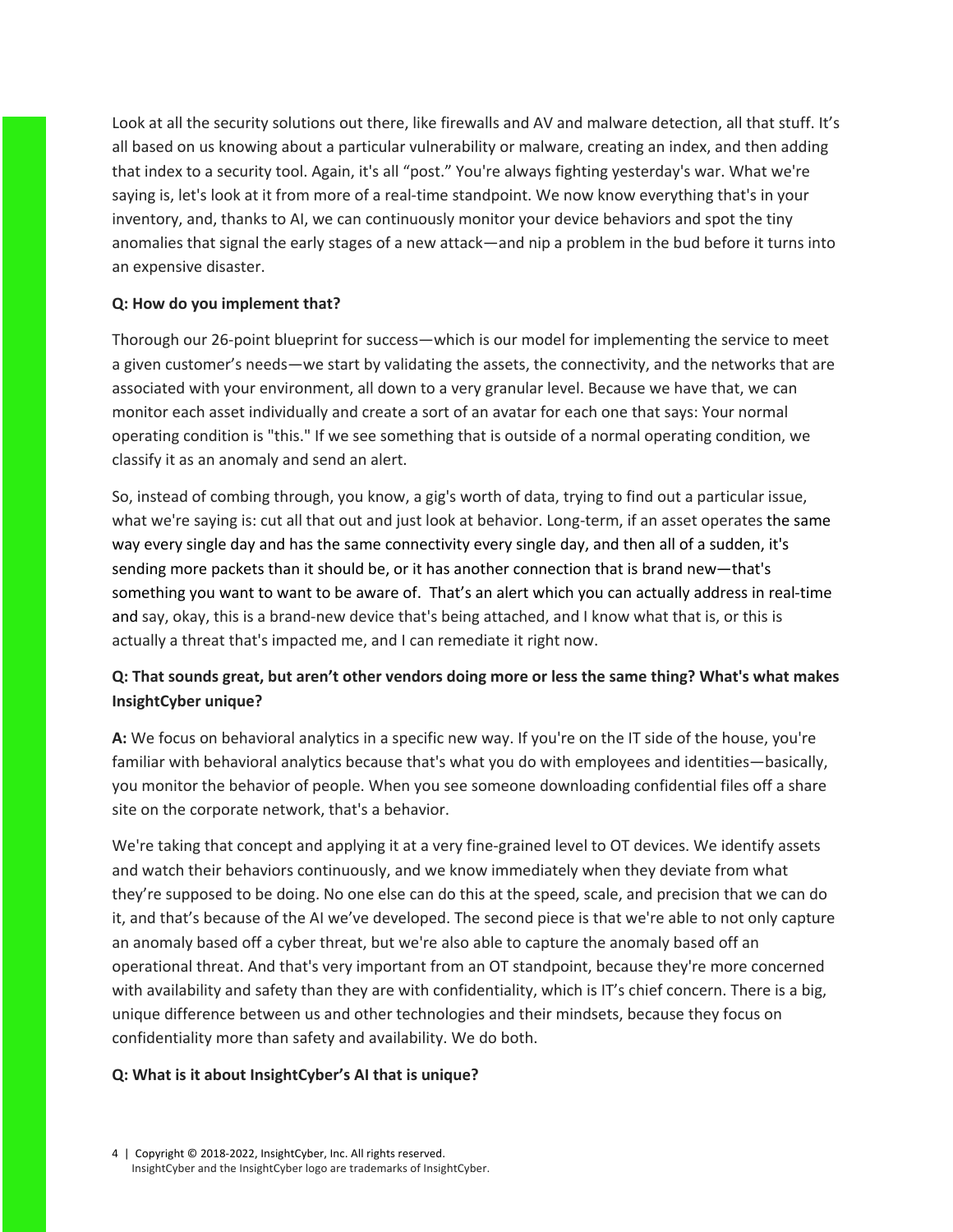**A:** What it essentially does is "capture" your assets, meaning that it validates every single asset and creates an index of its behavior over time and against a range of expected operations. I call this the asset's "bubble''—the range of normal operations on a day-to-day basis. There is a threshold; you don't go above the bubble, and you don't go below it. If you do, it suggests you have a problem.

Our AI captures that information not only from a device or asset perspective but also from a network perspective. We know, for example, that across this particular network or that particular sub-net, we should see this type of connectivity, that amount of traffic generated, these particular ports open. And if we see something outside of the norm, we automatically alert on it.

#### **Q: How does InsightCyber do it?**

**A:** Effectively, we're scaling down what we call the noise. In traditional IT, there's a technology called SIEM, which is Security Information and Event Management. A SIEM solution captures all kinds of logs from multiple log sources, centralizes everything, and then generates alerts based on specific conditions, which the customer must define. We're cutting all of that out and saying that, from a behavioral standpoint, you don't need logs. All you need to do is observe the behavior of an asset and then generate an alert based on that asset and its non-condition.

We're viewing this technology as a next generation displacement for SIEM, because we're creating that behavioral aspect and incorporating that into day-to-day operations. And that's something that's really, really new in the world.

You'll hear other companies talk say that they do behavioral analytics. But their behavioral analytics are based on logs, instead of looking at the asset and basing the behavior off the asset itself. The genius here is in the AI. It does behavioral analytics in a way that's entirely new. It gets smarter as it goes, and we're going to incorporate other intellectual property around risk that's going to strengthen the capability over time.

## **Q: How does this integrate with an organization's SOC?**

**A:** Well, it's interesting because, again with SOC, it's very traditional. In the SOC industry and the technology associated with it, we're seeing a lot of change and a lot of fluidity. With that convergence I spoke about earlier, companies now need to be able to know what's happening on both the IT and the OT sides of the house. And that's what we enable.

We take anomalous behavior reporting and incorporate it into the customer's SOC, whether they're using a traditional SIEM or what we call the next generation SIEM—XDR, threat detection and remediation, and MDR, managed detection response. Instead of sending logs, we generate alerts that are easily incorporated to a SIEM.

A SOC can now have one view, or one UI, that covers both what they're already doing on the IT side of the house plus what's happening in the OT and OT world, which is relatively new for them. So, we're able to give a SOC operator some real world understanding of both IT and OT/IOT, converging the two in a way that really works and is cost effective.

5 | Copyright © 2018-2022, InsightCyber, Inc. All rights reserved. InsightCyber and the InsightCyber logo are trademarks of InsightCyber.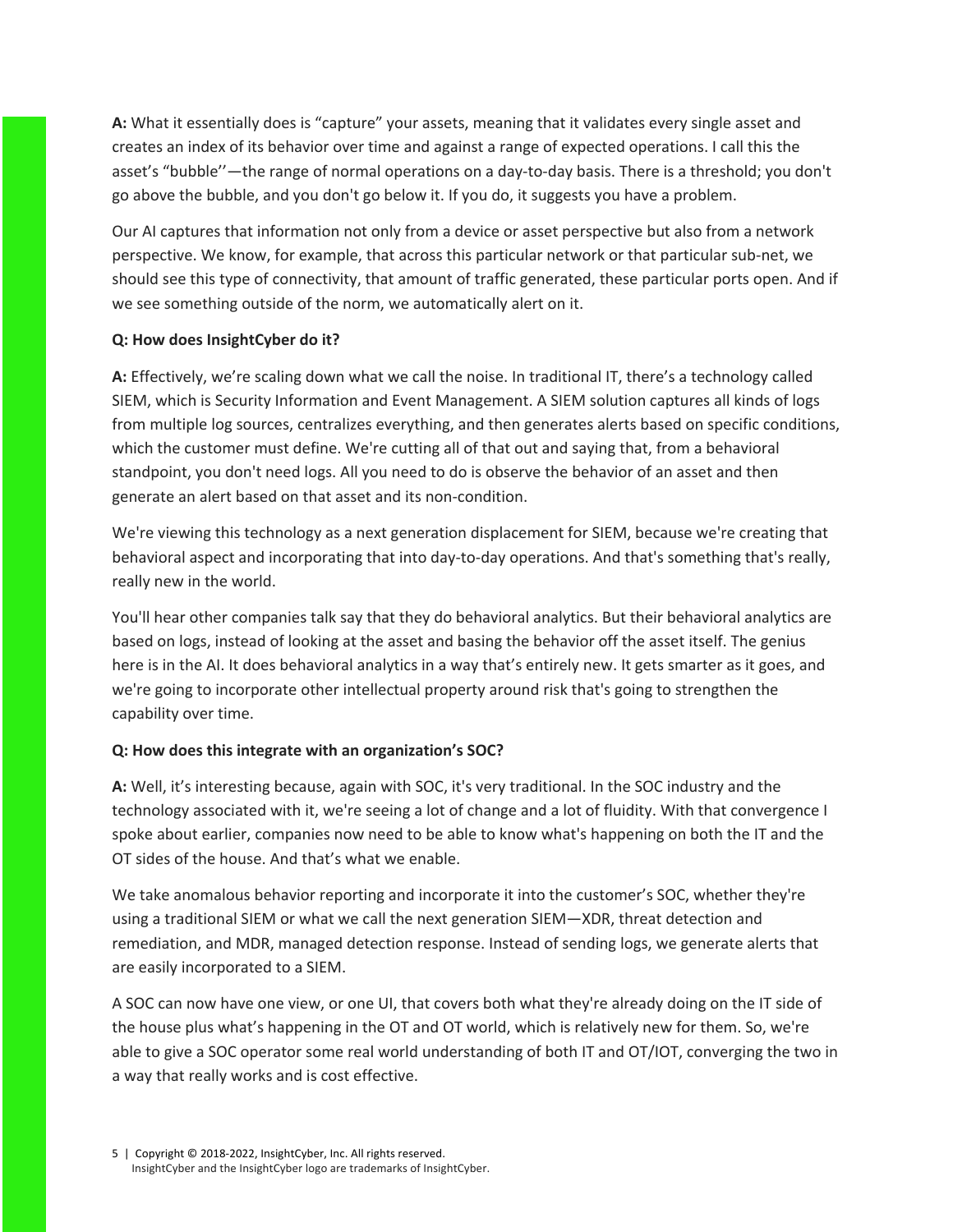## **Q: How does this help with staffing?**

**A:** From a SOC perspective, you typically have an analyst that is tied to either a certain number of IPs or a certain number of users, if you're talking about, say, a desktop environment. From a helpdesk perspective, you might need one individual per every1,500 users, or one individual per every 150 class C subnets.

Something to that effect. The more technology, the more assets, the more individuals you need, the greater number of SOC resources you have to fulfill. What we say is: let's automate a lot of that process. Because the reason you need that number of people is because you have to go through all those logs and filter out all that noise to figure out, okay, "This is an actual alert, confirmed," versus "This is something that I don't need to worry about."

# **Q: To that specific challenge of having people constantly sorting through the noise, how major is that for a customer?**

**A:** It's huge. Absolutely huge. One of the biggest issues is burnout. It's very difficult to keep and maintain people in a SOC. The job involves long hours, lots of analytical work, and very little recognition, unfortunately.

Creating a satisfying career path for security professionals is hard. Today, there are typically three tiers. Tier one is the person who is just starting off, doing customer service for the most part. Tier two is more analytical work. And tier three is where the data scientists and data analysis operate, doing threat hunting and assessment. In most cases, you don't see movement from tier two to tier three. There's no worthwhile progression from a career standpoint. And that's a constant challenge that managers have to contend with.

## **Q: When you think about what it takes to convince the technical evaluator (and that person's boss) that InsightCyber is worth taking a risk on, what's your best pitch?**

**A**: I think the best pitch is that we know you're just starting off in this world of building out a security program for your OT environment. At the same time, we know you also have resource constraints to contend with—that you have to do the job with what you've got in-house right now. What we provide is a solution that gives you the visibility you need and delivers the operational conditions that you're looking for from both an OT and IT perspective.

We can give you the vulnerabilities and the risks associated with all of your assets. And we can also give you the reporting that you need from a senior management standpoint, to go back to your board and say, okay, I now have a fundamental understanding of what's in our OT environment.

I know and understand what the risks are. And here is my plan to bring that environment up to a level and standard that matches what we have on the IT side of the house.

We can do that all through one solution, at a fraction of the cost of what you currently pay right now for any of your current security tools. And if you give us a chance, we can prove that to you relatively quickly.

<sup>6 |</sup> Copyright © 2018-2022, InsightCyber, Inc. All rights reserved. InsightCyber and the InsightCyber logo are trademarks of InsightCyber.